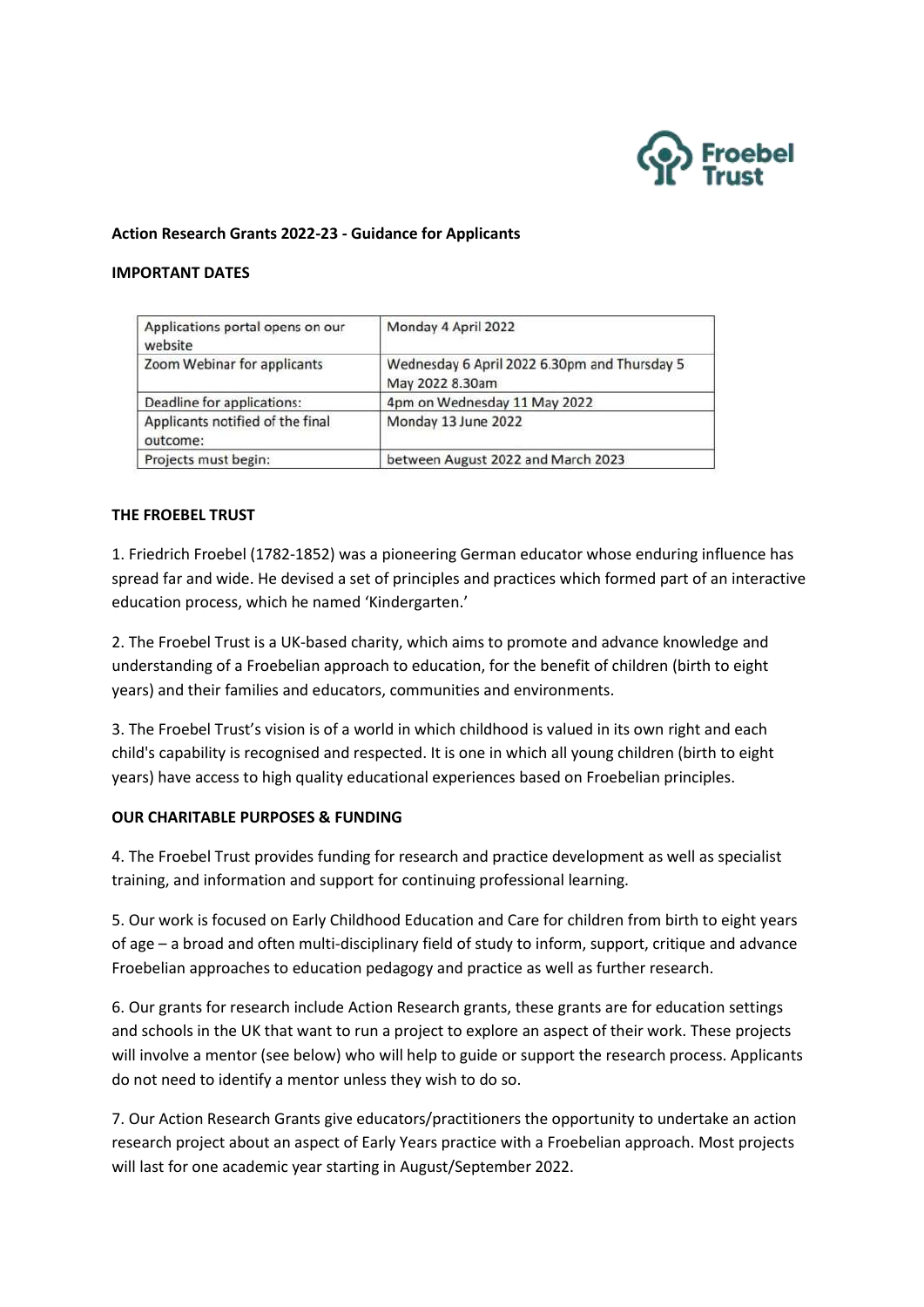8. We can only support projects that are clearly linked to our charitable objects, which are: To promote for the public benefit the advancement and understanding of Froebelian principles of education in learning within the UK and internationally.

9. Applicants will hear on Monday 13 June if they have been selected for the awards. The successful applicants must be in a position to commence their projects between August 2022 and March 2023.

## **WHO CAN APPLY?**

10. Please read this section carefully. If you have any questions about whether you are eligible to apply for an Action Research grant, please look at our FAQs document on our website (froebel.org.uk/grants-and-funding/action-research-grants) before contacting us.

To apply for an Action Research grant, the lead applicant must:

• Work in a setting or school in the UK, which is registered and inspected by the relevant, official body in Scotland, England, Wales or Northern Ireland.

• Work with young children (any age from birth to eight years inclusive) and their families and communities.

• Have completed one of the Froebel Trust's Endorsed Courses.

- Be in a leadership role.
- Understand what is involved in a project of this kind and have the capacity to lead it.

• Have full support for the proposed project from the senior manager of the setting or school (if different from the lead applicant).

11. Two or more settings / schools can apply to do a joint project but the lead applicant must meet the criteria above.

12. All Action Research projects will include a research mentor. The lead applicant can act as the research mentor if they meet the eligibility criteria below. Applicants do not have to identify a mentor when submitting an expression of interest unless that person is also the lead applicant. We can help shortlisted applicants to find a mentor.

The research mentor must:

• Have previous experience of designing and carrying out relevant research at Masters level or above.

• Understand what is involved in practice-led or practice-based research, including action research.

• Have previous experience of writing about a research project (e.g. in a dissertation, report or publication) and sharing their learning from that research.

13. In deciding whether to support travel to events, the Trust will give serious consideration to the benefits to the project versus the environmental impact.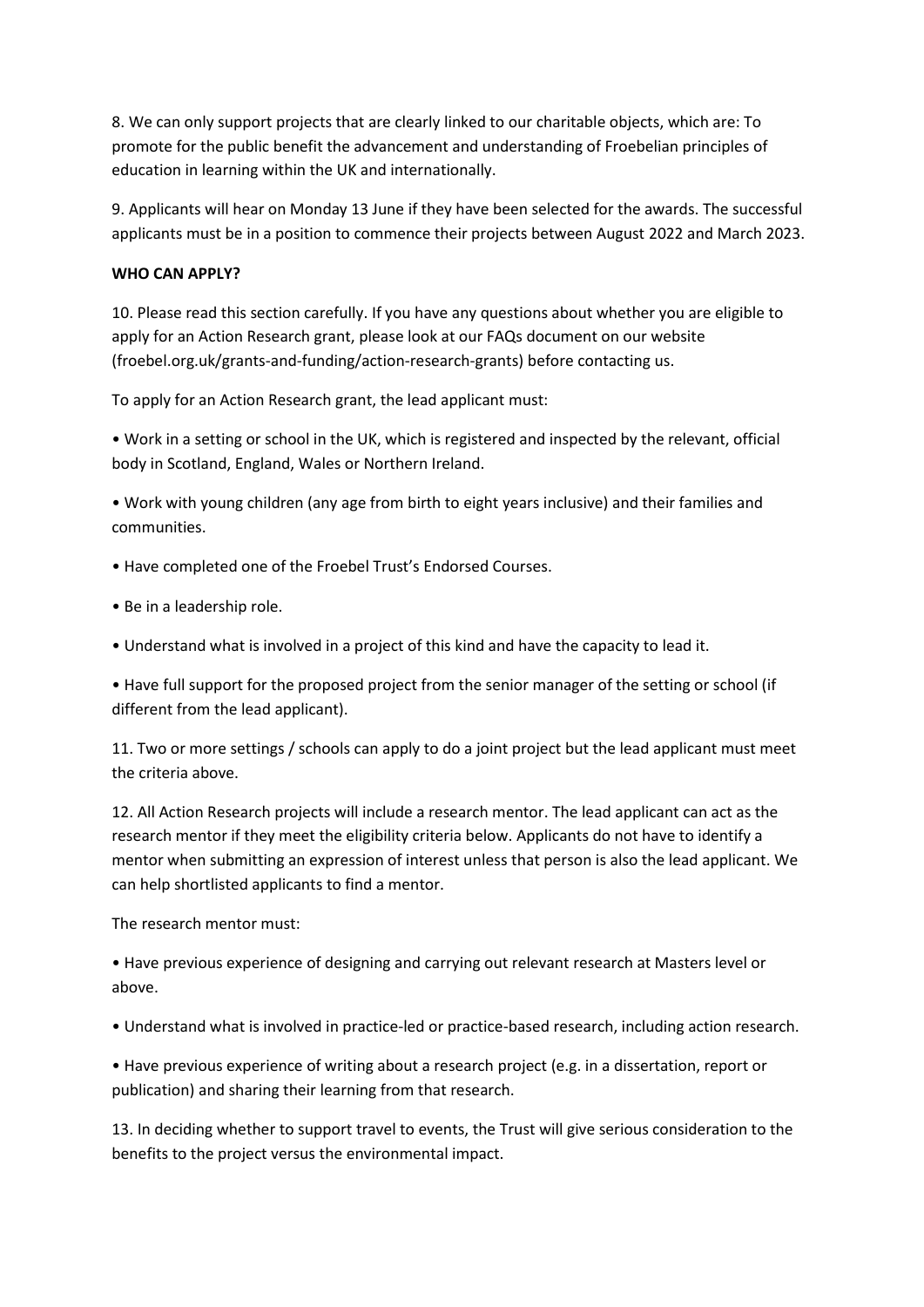### HOW THE FUNDS CAN BE USED

14. Action research grants are likely to be up to a maximum of £5,000 inclusive of VAT or other charges, where applicable.

15. The grant is intended to cover direct project costs, such as staff time (including research mentor time) to work on the project / supply cover for project staff; and a small amount for materials or resources associated with project work.

16. The budget should include research mentor time, even if a mentor has not been identified. We would expect to see at least one hour of mentor time for every project month, even if a mentor has not been identified. The mentor might give more time in busier project months and less (or none) in the quieter months.

17. The cost of resources or materials must be less than 20% of the total project budget.

18. Successful applicants will need to submit an original bank statement and financial records for their organisation (for our due diligence) before an award can be confirmed and any money paid.

19. Project funds awarded by the Froebel Trust must be ring-fenced and used only for the stated purposes.

## **HOW TO APPLY**

20. All applications must be submitted via our online portal, which allows you to save your progress and return to it later.

The deadline for applications is 4pm on Wednesday 11 May 2022 and late applications will not be considered.

We have provided answers to some frequently asked questions (FAQs) on our website. If you have a question not covered by the FAQs, please don't hesitate to contact our Programme Officer (Grants) by emailing office@froebeltrust.org.uk.

The online form asks about:

- Your project (what you want to research, why, what you plan to do and hope to achieve)
- A timeline for the project
- Evidence of the lead applicant's Froebelian qualifications and details of who will be involved
- A budget that indicates how the grant will be spent

21. Applications will only be accepted through the online portal via our website: [www.froebel.org.uk/grants-and-funding/action-research-grants](http://www.froebel.org.uk/grants-and-funding/action-research-grants)

22. After submission, all applications are checked against our eligibility criteria and those that meet the criteria are sent for independent review by experienced scrutineers who assess an application against our scoring matrix. Applications will be assessed according to the rationale and importance of the topic, soundness of the design and methodology of the work proposed, consideration of